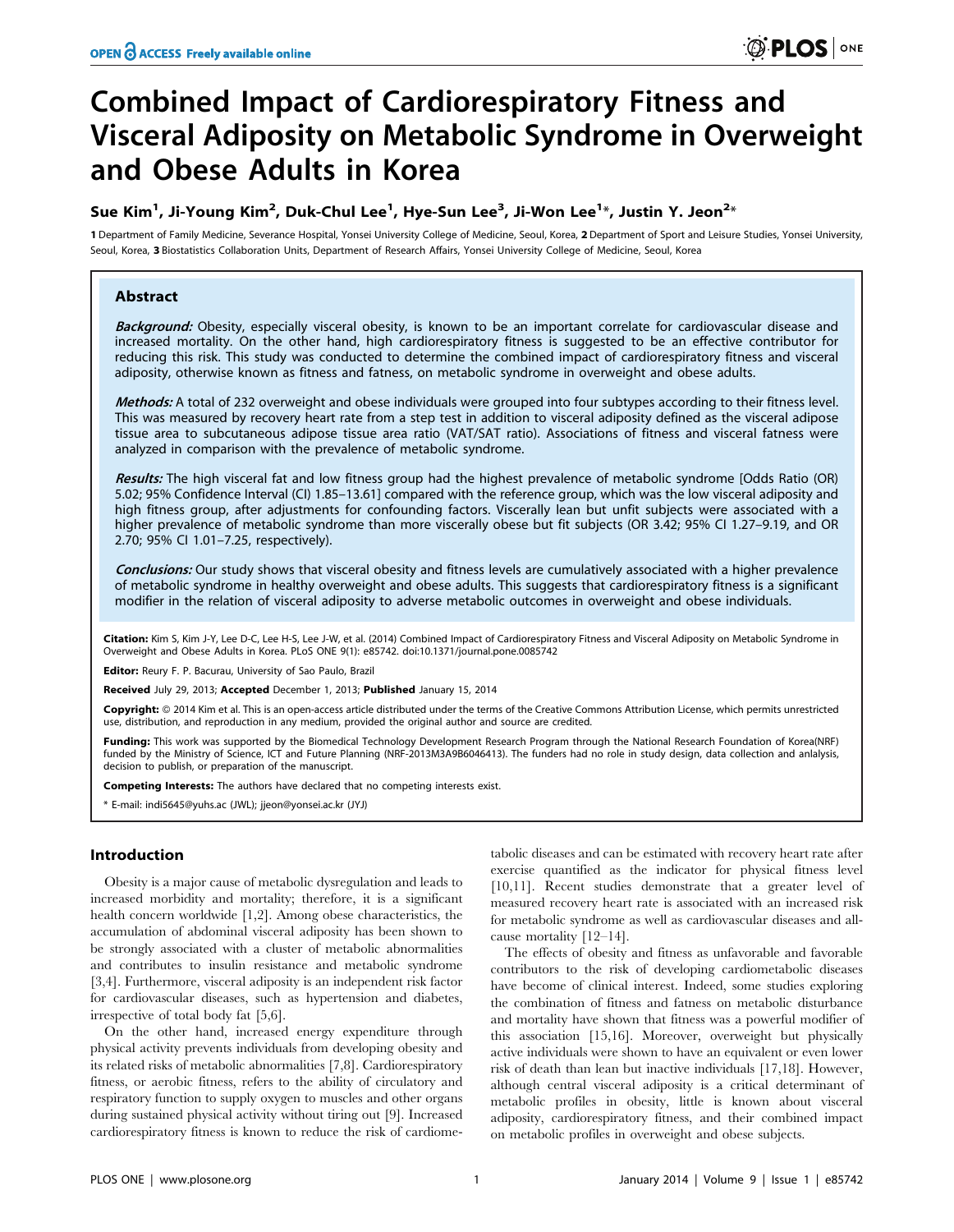We hypothesized that overweight and obese adults with high visceral adiposity and low fitness level would have high prevalence of metabolic syndrome, and furthermore, the combination of the two factors would be related to the magnitude of the association on the prevalence of metabolic syndrome. Therefore, this study was conducted to investigate the combined impact of visceral obesity and cardiorespiratory fitness on metabolic syndrome in overweight and obese adults as determined by abdominal computed tomography (CT) scan measurement and heart rate recovery after exercise.

# Materials and Methods

#### Ethics Statement

All subjects participated in the study voluntarily, and written informed consent was obtained from each participant. The study complied with the Declaration of Helsinki and was approved by the Institutional Review Board of Severance Hospital.

#### Study participants

A total of 232 men and women participated in this substudy of the Korean Physical Activity and Obesity (K-POP) study, which is an ongoing study designed to examine physical fitness and metabolic markers of overweight and obese adults in Seoul, Korea. The participants were recruited from the visitors to the obesity clinic in the department of family medicine at Severance Hospital from January 2010 to March 2013.

Being overweight was defined as having a body mass index  $(BMI) \geq 23 \text{ kg/m}^2$ , and obesity was defined as having a BMI  $\geq$ 25 kg/m<sup>2</sup>, following Asian-pacific population specific BMI criteria by World Health Organization expert consultation [19]. Only healthy subjects aged 18 to 70 years without underlying medical conditions were included in this study, such that those with histories of hypertension, diabetes, dyslipidemia, chronic liver disease or other cardiovascular diseases were excluded. Those with medications that can affect cardiometabolic function, including anti-hypertensives, hypoglycemic agents, or anti-obesity drugs, were also excluded from the study. Participants who were not able to fulfill the cardiorespiratory fitness evaluation due to their physical or psychological conditions were likewise excluded.

#### Clinical and anthropometric evaluation

Data on past and current medical conditions and medications were collected from medical records. BMI was calculated as weight divided by height squared. Body weight was measured to the nearest 0.1 kg with an electronic scale, and height was measured to the nearest 0.1 cm with a stadiometer. Waist circumference was measured midway between the lowest rib and the iliac crest in the standing position. Blood pressure was measured two times by mercury sphygmomanometer after at least 10-min seated rest, and the average of the two measurements was recorded. Mean blood pressure was calculated based on this measurement. Lifestyle factors such as smoking status, alcohol consumption, and physical activity status were provided by participants through questionnaires. Smoking status was considered ''yes'' if the subjects reported themselves as a current smoker. Alcohol consumption was defined as a positive factor if alcohol consumption was 72 g or more per week. Physical activity status was analyzed from a participant's overall energy expenditure calculated in metabolic equivalents hour (MET-h) per week from information acquired through the Korean version of the International Physical Activity Questionnaire (IPAQ) [20].

Abdominal adipose tissue area was quantified by CT (Tomoscan 350; Philips, Mahwah, NJ, USA). Specifically, a 10-mm CT

slice scan was acquired at the L4–L5 level with subjects in the supine position in order to measure the total abdominal tissue (TAT) and visceral adipose tissue (VAT) area. VAT was quantified by delineating the intra-abdominal cavity at the internal aspect of the abdominal and oblique muscle walls surrounding the cavity and the posterior aspect of the vertebral body. The subcutaneous adipose tissue (SAT) area was calculated by subtracting the VAT area from the TAT area. The coefficients of variation for interand intra-observer reproducibility for VAT were 1.4% and 0.5%, respectively.

#### Biochemical analyses

Biochemical analyses were performed on blood samples collected after overnight fasting  $(>12 \text{ hrs})$ . Serum levels of fasting glucose, total cholesterol, triglycerides, high-density lipoprotein cholesterol, low-density lipoprotein cholesterol, and high-sensitivity C-reactive protein were measured with the Hitachi 7600 Automatic analyzer (High-Technologies Corporation, Hitachi, Tokyo, Japan). Fasting insulin was measured by electrochemiluminescence immunoassay using an Elecsys 2010 (Roche, Indianapolis, IN, USA), and insulin resistance was estimated using the homeostasis model assessment of insulin resistance (HOMA-IR) index [Insulin (mUl/L)  $\times$  fasting glucose (mg/dl)/405] [21].

Metabolic syndrome was defined using the criteria proposed by the American Heart Association and the National Heart, Lung, and Blood Institute, with waist circumference criteria modification based on the following World Health Organization-Asian Pacific region criteria for abdominal obesity [19,22]: (1) a waist circumference  $\geq 90$  cm for men and  $\geq 85$  cm for women; (2) triglycerides  $\geq$ 150 mg/dl; (3) serum HDL cholesterol <40 mg/dl for men and  $\leq 50$  mg/dl for women; (4) systolic blood pressure  $\geq$ 130 mmHg, diastolic blood pressure  $\geq$ 85 mmHg, or use of antihypertensive medication); and (5) fasting glucose  $\geq$ 100 mg/dl, or insulin or hypoglycemic medication use.

# Cardiorespiratory fitness

Cardiorespiratory fitness was evaluated using Tecumseh, a standardized 3-minute step test. Participants performed 24 steps per minute based on the protocol for the Tecumseh step test, maintaining a constant stepping rate on a 20.3 cm-high step for 3 minutes [10,23]. The participants were aided by an assistant's demonstration and a metronome cadence for proper stepping technique and constant step maintenance. Heart rates were measured and recorded by a heart rate monitor (Polar-FS3C, USA) attached on the anterior chest wall of the participant. Heart rates were recorded in a seating position 1 minute prior to exercise after at least 5 minutes of resting and 1 minute after the completion of the 3-minute step exercise (1 minute recovery heart rate). The expectation was that participants with greater cardiorespiratory fitness would have lower heart rates at 1 minute postexercise than those with worse cardiorespiratory fitness [11].

#### Statistical analyses

To examine the joint impact of visceral fat and fitness level on the prevalence of metabolic syndrome, participants were divided into the following four groups according to the combination of their visceral obesity and fitness level: (1) low visceral fat and high level of fitness, (2) low visceral fat and low level of fitness, (3) high visceral adiposity and high level of fitness, and (4) high visceral adiposity and low level of fitness. Low visceral obesity was defined as having a VAT/SAT ratio measured by CT scan of less than 0.4, and high visceral obesity was defined as having a VAT/SAT ratio  $\geq 0.4$  [24]. Fitness level was divided into high or low according to the median value  $(50<sup>th</sup>$  percentile) of the distribution.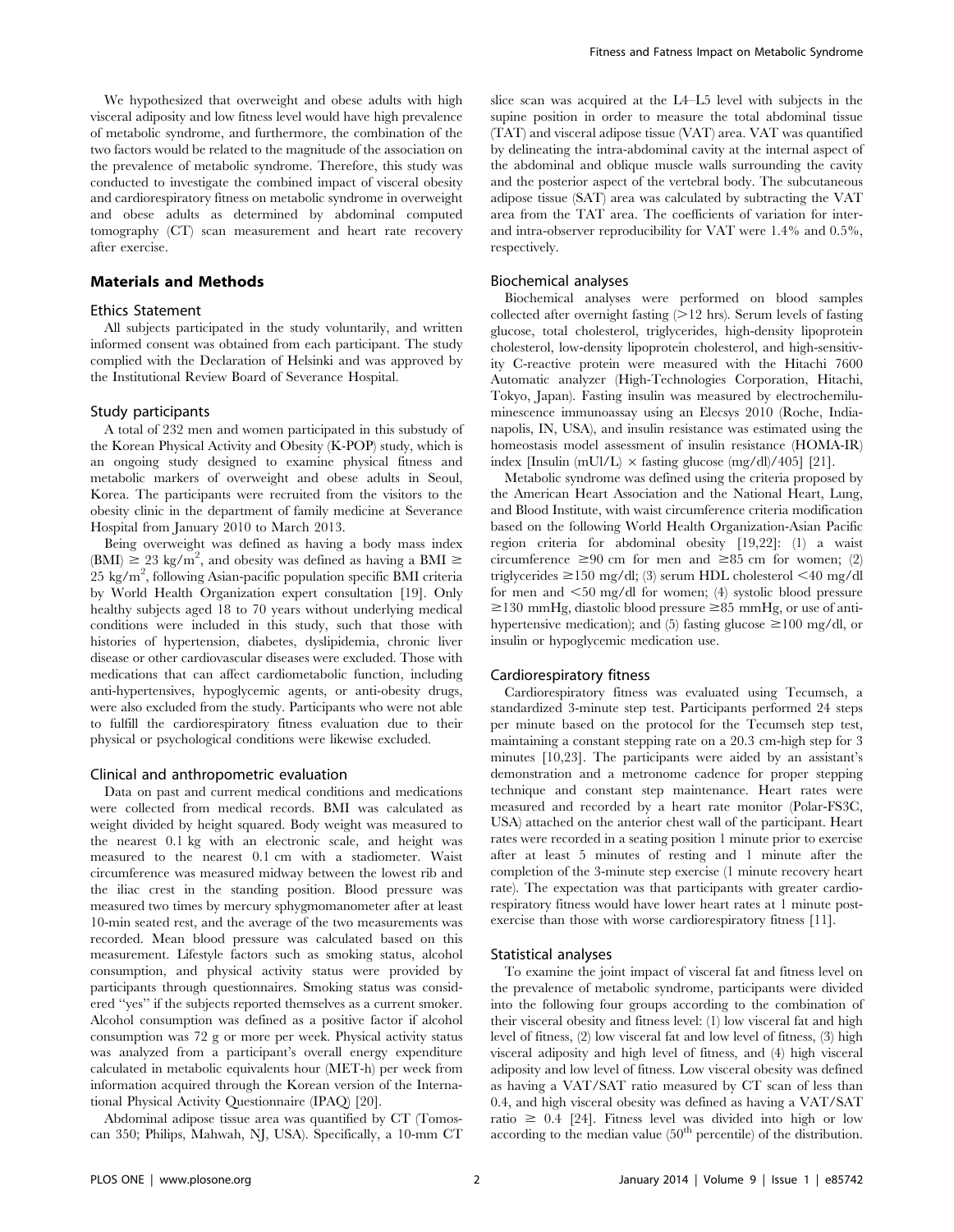Data are expressed as means  $\pm$  standard deviation (SD) or numbers (percentages). Normality of the variables was tested using the Kolmogorov-Smirnov test. The data between the groups were compared with analysis of variance for continuous data or chisquare test for categorical data. Bonferroni's post hoc tests were performed when significant differences were found to assess the magnitude of the differences.

To test the combined effect of visceral adiposity and fitness level, we tested their interactions with the interaction term for visceral adiposity\*fitness level by logistic regression models for metabolic syndrome after adjusting for age and sex.

Multiple logistic regression analyses were performed to estimate the magnitude of the association of the four groups divided according to the combination of visceral adiposity and fitness level combined on the development of metabolic syndrome, after adjusting for age, sex, lifestyle factors (smoking, alcohol, and physical activity status), and BMI. The interaction between visceral adiposity and fitness level was tested at a significance level of 0.15 [25,26]. Hypothesis testing was two-sided at a significance level of 0.05. Statistical analyses were performed with SPSS (version 20.0; SPSS Inc., Chicago, IL, USA).

### Results

Characteristics of the participants divided into the four groups according to visceral adiposity and fitness level are shown in Table 1. The VAT/SAT ratio was approximately 0.28 in the low adiposity groups and 0.65 in the high visceral adiposity groups, and was highest in the high visceral adiposity and low fitness level group. Recovery heart rate after exercise was approximately 81.1 beats per min (bpm) in the high fitness level groups and 105.8 bpm in the low fitness level groups, and was highest in the low visceral adiposity and low fitness level group. In comparison between the groups, the high visceral adiposity groups had a tendency to be older and the low visceral adiposity groups had more males in each of their groups. Notwithstanding having greater visceral adiposity, the high visceral adiposity and high fitness level group had lower parameters of insulin resistance, insulin, and HOMA-IR than did the low visceral adiposity and low fitness level group. There were no differences in lifestyle factors (smoking, alcohol, and physical activity status) between the groups.

Visceral adiposity and fitness level were seen to have a significant interaction for the prevalence of metabolic syndrome via the interaction term between the two factors, after adjusting for age and sex  $(p = 0.138)$ .

Across the four groups in regards to the association with the prevalence of metabolic syndrome, and with the most favorable group defined by low visceral adiposity and high fitness as the reference, subjects with a high visceral fat and low fitness level were associated with the highest prevalence of metabolic syndrome among all other groups (OR: 5.02, 95% CI: 1.85–13.61), after adjustment for age, sex, smoking, alcohol, physical activity status, and BMI. Furthermore, low visceral adiposity but low fitness level had a significantly higher OR for the development of metabolic syndrome than did high visceral adiposity but high fitness level, after adjustment for the covariates (OR 3.42, 95% CI: 1.27–9.19 and OR 2.70, 95% CI: 1.01–7.25, respectively) (Figure 1).

# Discussion

The objective of this study was to evaluate the joint impact of cardiorespiratory fitness and visceral adiposity on metabolic syndrome in overweight and obese adults. Our results showed that high visceral adiposity and low fitness level were cumulatively associated with metabolic syndrome. Furthermore, viscerally lean but unfit subjects were found to have a greater odds for developing metabolic syndrome than viscerally obese but highly fit individuals. These results indicate that the cardiorespiratory fitness level can alter the associations between visceral obesity and metabolic syndrome and is an important factor for reducing metabolic risk factors in overweight and obese adults.

Excessive visceral adipose tissue accumulation is one of the most important contributors to the clustering of adverse cardiometabolic profiles and metabolic syndrome that are associated with being overweight and obese [27]. Recent studies reveal that the characteristic of high visceral fat storage is a part of dysfunctional SAT expansion that leads to the functional loss of SAT as an energy deposit, resulting in ectopic fat deposition predominantly in abdominal visceral adipose tissue, liver, and skeletal muscle, and thus promoting insulin resistance [28,29]. The concept of the VAT/SAT ratio measurement has therefore been suggested to better represent visceral fat with metabolic abnormalities, reflecting relative distribution of abdominal adipose tissue [24,30,31]. Indeed, the VAT/SAT ratio has been reported to have associations with metabolic syndrome, hypertension, and diabetes independent of total visceral fat volume, and with glucose intolerance, insulin resistance, and dyslipidemia [31,32].

Cardiorespiratory fitness and metabolic syndrome may be related to the fact that unfit subjects are likely to have a high VAT [33]. Moreover, cardiorespiratory fitness is known to counteract the deleterious action of visceral adiposity [34]. In several studies, fitness level was shown to have an impact on modulating cardiovascular diseases such as diabetes as well as on mortality among overweight and obese individuals [35,36]. While visceral fat leads to greater release of deleterious cytokines and adipokines, improving fitness leads to a greater responsiveness to advantageous adipokines and cytokines, such as leptin, adiponectin, and interleukin (IL)-10 [37,38]. This adaptive change in sensitivity and metabolism concurrently decreases the release of unfavorable pro-inflammatory adipokines and cytokines, such as resistin, tumor necrosis factor- $\alpha$ , IL-6, retinol binding protein-4, etc [39]. Additionally, the increase in fat-free lean mass and decrease in resting cortisol levels through physical exercise are demonstrated to be associated with metabolic improvements [27,38]. As a result, fitness and fatness combine to define one's overall health status through fitness regulating metabolic adaptations and metabolic flexibility of the viscerally obese condition. In this study, fitness was demonstrated to be a modifier of the association between visceral obesity and the prevalence of metabolic syndrome.

Reduction in insulin resistance is known to be one of the primary metabolic adaptations of fitness, which leads to improvement in insulin sensitivity and glucose tolerance for skeletal muscle and throughout the body [34,40]. Increased expression of glucose transporter-4 protein and upregulation of glucose from enhanced skeletal muscle mitochondria enzyme activity may explain the link between cardiorespiratory fitness and improved insulin resistance [41,42]. Our results also demonstrate that fasting serum insulin levels and the insulin resistance marker HOMA-IR were lower in the high fitness group than the low fitness group despite the high fitness group having a higher visceral adiposity.

Only a few studies have explored the combined effect of visceral adiposity and cardiorespiratory fitness on metabolic outcomes or mortality. For instance, hypertensive patients with abdominal obesity (higher waist circumference) but a high degree of fitness were shown to have lower cardiovascular disease and all-cause death than were those with normal abdominal obesity but a low level of fitness [43]. In patients with cardiovascular disease, subjects with a high waist-to-hip ratio (WHR) and a high fitness level had a lower hazards ratio for mortality than those with a low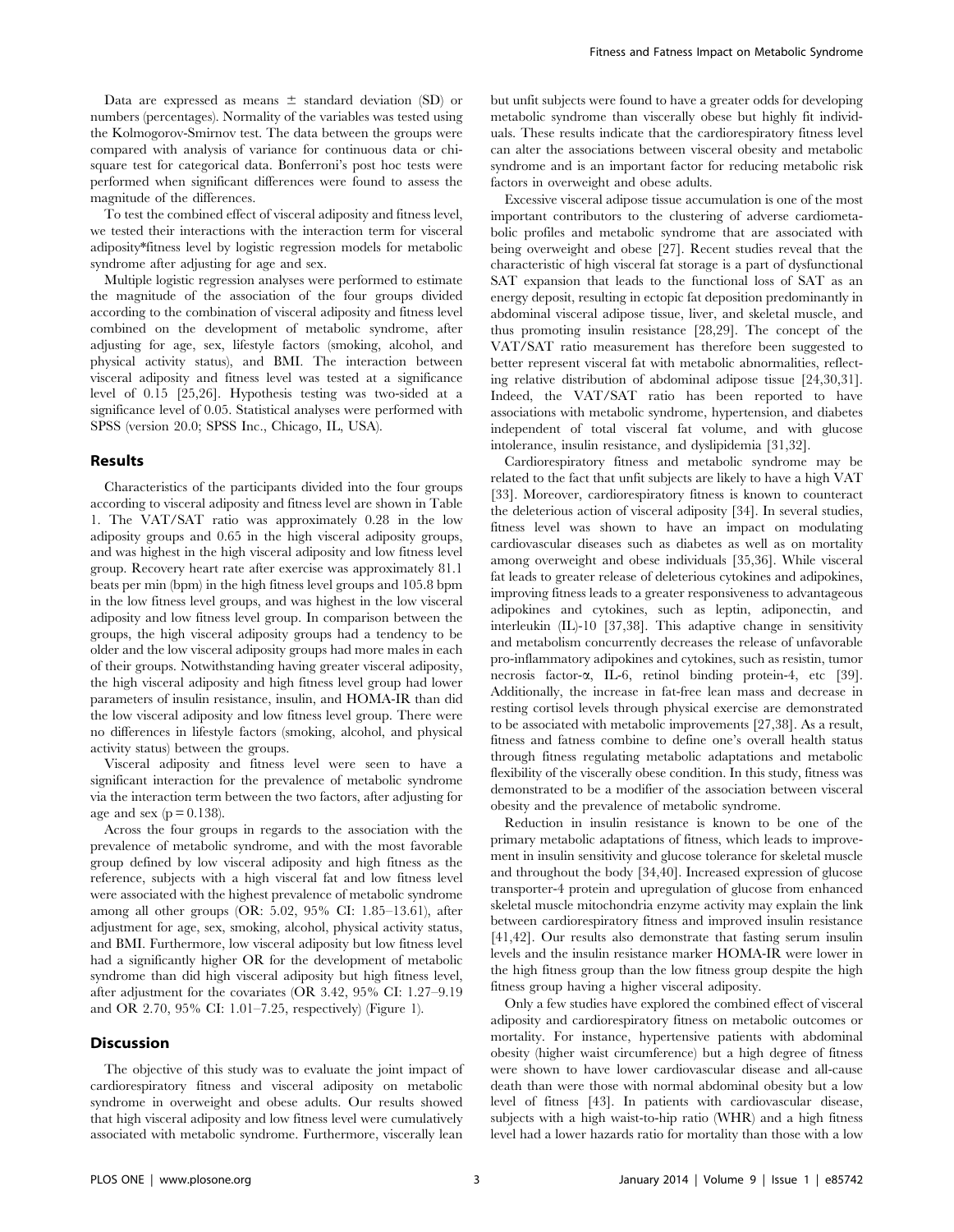Table 1. Clinical characteristics according to visceral adiposity (VAT/SAT ratio) and fitness level (recovery heart rate).

|                                     | Low visceral adiposity<br><b>High fitness level</b><br>$(n = 67)$ | Low visceral adiposity<br><b>Low fitness level</b><br>$(n = 58)$ | <b>High visceral adiposity</b><br><b>High fitness level</b><br>$(n = 54)$ | <b>High visceral adiposity</b><br><b>Low fitness level</b><br>$(n = 53)$ | p-value <sup>a</sup> |
|-------------------------------------|-------------------------------------------------------------------|------------------------------------------------------------------|---------------------------------------------------------------------------|--------------------------------------------------------------------------|----------------------|
|                                     |                                                                   |                                                                  |                                                                           |                                                                          |                      |
|                                     |                                                                   |                                                                  |                                                                           |                                                                          |                      |
| Age (years)                         | $31.63 \pm 8.90^{16}$                                             | $28.03 \pm 5.83^{\ddagger\frac{5}{3}}$                           | $38.06 \pm 9.52**$                                                        | 37.70 $\pm$ 9.78 <sup>*†</sup>                                           | < 0.001              |
| Male, n (%)                         | 46 $(68.7)^{\ddagger}$                                            | 41 $(70.7)^{\text{15}}$                                          | 21 $(38.9)*$ <sup>†</sup>                                                 | 25 $(45.3)^{\dagger}$                                                    | < 0.001              |
| BMI ( $kg/m2$ )                     | $28.23 \pm 3.73^{\dagger}$                                        | $30.80 \pm 5.03**^{\ddagger}$                                    | 29.19 $\pm$ 4.16 <sup>†</sup>                                             | $29.38 \pm 4.22$                                                         | 0.002                |
| Waist (cm)                          | 94.11 $\pm$ 9.37 <sup>†</sup>                                     | $100.09 \pm 13.30*$                                              | $98.92 \pm 11.43$                                                         | $98.58 \pm 11.58$                                                        | 0.008                |
| Mean BP (mmHq)                      | $89.68 \pm 10.58^{\dagger\ddagger\ddagger\S}$                     | 97.09±15.10*                                                     | 99.19±9.42*                                                               | 99.00 ± 9.44*                                                            | < 0.001              |
| Visceral fat (cm <sup>2</sup> )     | $80.00 \pm 27.44^{\text{+}6}$                                     | $100.05 \pm 42.81^{\text{15}}$                                   | $148.92 \pm 71.91^{*15}$                                                  | $192.85 \pm 102.12^{*1}$                                                 | < 0.001              |
| Subcutaneous fat (cm <sup>2</sup> ) | $306.42 \pm 104.94^{\ddagger}$                                    | $353.94 \pm 114.96^{\text{15}}$                                  | $238.72 \pm 77.28$ * <sup>†</sup>                                         | $286.08 \pm 108.91^{\dagger}$                                            | < 0.001              |
| VAT/SAT ratio                       | $0.27 \pm 0.69^{\text{15}}$                                       | $0.29 \pm 0.68^{\text{15}}$                                      | $0.62 \pm 0.18**$                                                         | $0.67 \pm 0.21$ * <sup>†</sup>                                           | < 0.001              |
| Heart rate recovery                 | $81.81 \pm 6.57^{\text{+}8}$                                      | $106.93 \pm 11.37^{* \ddagger}$                                  | $80.35 \pm 8.06^{\dagger 8}$                                              | $104.62 \pm 12.30^{\ddagger}$                                            | < 0.001              |
| Alcohol, n (%)                      | 20 (29.9)                                                         | 16 (27.6)                                                        | 15(27.8)                                                                  | 18 (34.0)                                                                | 0.878                |
| Smoking, n (%)                      | 9(13.4)                                                           | 10(17.2)                                                         | 13(24.1)                                                                  | 16(30.2)                                                                 | 0.227                |
| Physical activity (MET-h/wk)        | $30.64 \pm 20.04$                                                 | $29.24 \pm 22.07$                                                | $28.26 \pm 26.36$                                                         | $30.48 \pm 27.34$                                                        | 0.953                |
| Cholesterol (mg/dl)                 | $194.25 \pm 34.47$                                                | 196.19 ± 38.62                                                   | $197.26 \pm 36.42$                                                        | $202.19 \pm 37.37$                                                       | 0.692                |
| Triglyceride (mg/dl)                | $87.91 \pm 44.68$ <sup>§</sup>                                    | $122.74 \pm 67.81$                                               | $127.81 \pm 49.54$                                                        | 165.15 ± 183.78*                                                         | 0.001                |
| LDL (mg/dl)                         | $121.01 \pm 32.86$                                                | 123.16 ± 36.33                                                   | $123.13 \pm 35.74$                                                        | $121.92 \pm 34.00$                                                       | 0.983                |
| HDL (mg/dl)                         | 54.16 $\pm$ 11.32 <sup><math>\pm</math>§</sup>                    | $50.72 \pm 11.82$                                                | $48.20 \pm 10.06*$                                                        | $48.43 \pm 10.83*$                                                       | 0.010                |
| Glucose (mg/dl)                     | $88.76 \pm 8.11$                                                  | $108.43 \pm 119.52$                                              | 88.76±11.23                                                               | $93.36 \pm 15.36$                                                        | 0.247                |
| Insulin (µU/ml)                     | $10.02 \pm 9.27^{\dagger}$                                        | $16.95 \pm 22.74**^+$                                            | $9.50 \pm 4.54^{\dagger}$                                                 | $14.35 \pm 13.23$                                                        | 0.012                |
| <b>HOMA-IR</b>                      | $2.24 \pm 2.15^{\dagger}$                                         | $4.19 \pm 5.98**^{\ddagger}$                                     | $2.13 \pm 1.15^{\dagger}$                                                 | $3.03 \pm 2.61$                                                          | 0.005                |
| hsCRP (mg/dL)                       | $2.12 \pm 7.02$                                                   | $2.68 \pm 2.90$                                                  | $1.26 \pm 1.28$                                                           | $1.58 \pm 1.68$                                                          | 0.292                |

Abbreviations: VAT/SAT ratio, visceral adipose tissue area to subcutaneous adipose tissue area ratio; BMI, Body Mass Index; BP, Blood pressure; MET-h/wk, metabolic equivalents hour per week; LDL, low-density lipoprotein; HDL, high-density lipoprotein; HOMA-IR, Homeostasis model assessment of insulin resistance; hsCRP, high sensitive C-reactive protein.

<sup>a</sup>p-values are calculated by ANOVA with Bonferroni method.

 $^*$ p $<$ 0.05 vs. Low visceral adiposity high fitness level;  $^{\dagger}$ p $<$ 0.05 vs. Low visceral adiposity low fitness level;  $^{\dagger}$ p $<$ 0.05 vs. High visceral adiposity high fitness level;  $^{\dagger}$ p $<$ vs. High visceral adiposity low fitness level Variables are expressed as mean±SD for continuous variables or number (%) for categorical variables. doi:10.1371/journal.pone.0085742.t001



Figure 1. Odds ratio for metabolic syndrome according to visceral adiposity(VAT/SAT ratio) and fitness level(recovery heart rate). Adjusted odds ratio: adjusted for age, sex, smoking, alcohol, physical activity status, and body mass index. \*p< 0.05, \*\*p<0.01, calculated by multiple logistic regression analyses. doi:10.1371/journal.pone.0085742.g001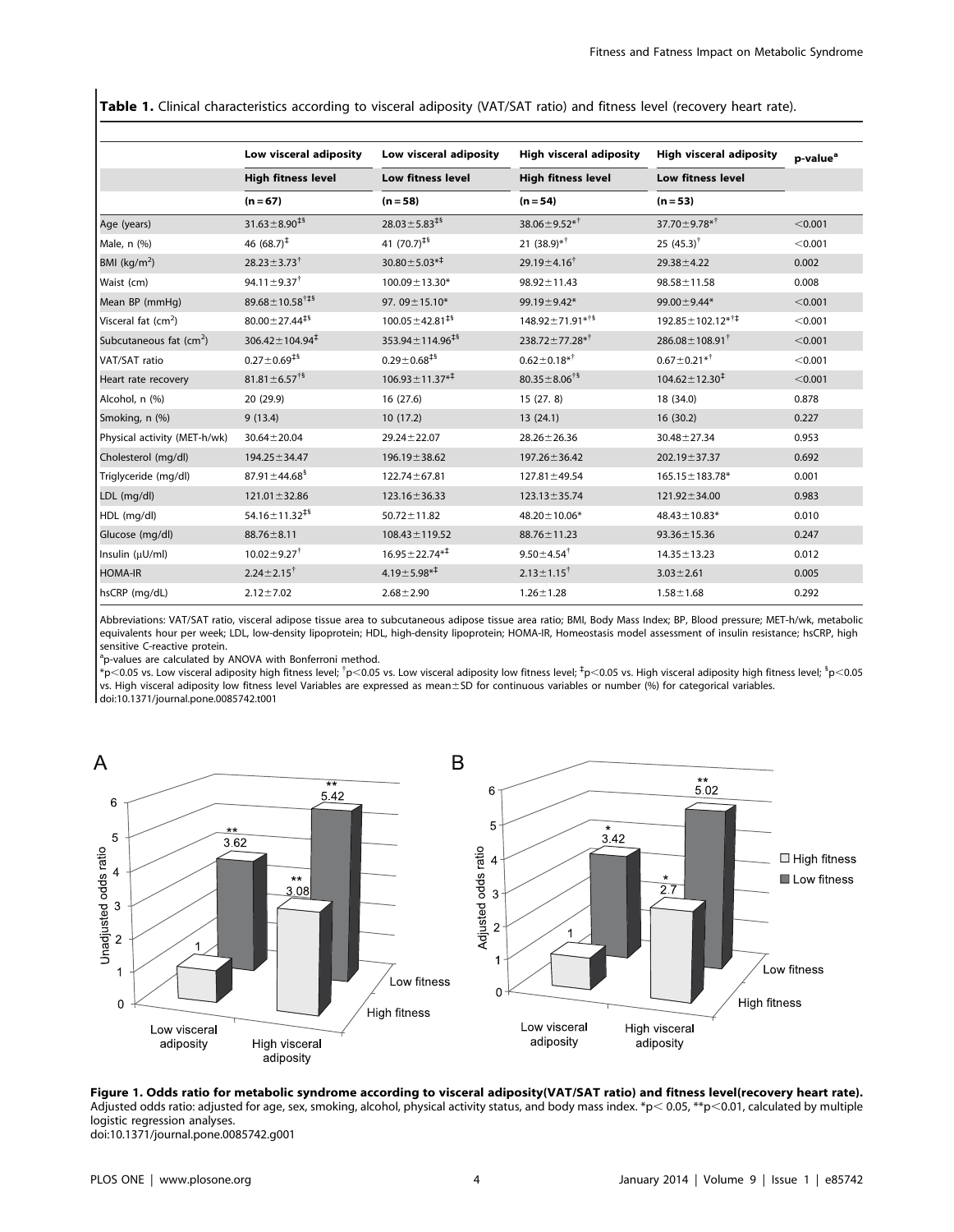WHR and a low fitness level [44]. Our study had results in accordance with these prior studies, but was strengthened by an accurate CT measurement of visceral adiposity and by using the criteria of VAT/SAT ratio. Additionally, Rheaume et al. suggested that changes in both visceral fat accumulation and cardiorespiratory fitness were associated with changes in metabolic syndrome components and that the two factors are both important for the maintenance of healthy cardiometabolic risk profiles, which is consistent with the results from our study [45]. Here, we compared these associations for individuals by stratifying their central adiposity by fitness level, permitting more rigorous analyses of combined subgroups than adjustment for either variable alone [43].

There were some limitations to our study. The directionality and causality of the results of cross-sectional analyses could not be determined with certainty. The 3-minute step test was used to measure fitness level instead of a direct measure of maximal oxygen uptake  $\langle VO_2 \rangle$  max). However, the correlation between the 3-minute step test results and  $VO<sub>2</sub>$  max has been validated in many studies so far, and the 3 minute step test is known to be a relatively quick and easy method used in clinical settings and in epidemiologic studies since the early  $20<sup>th</sup>$  century [46,47]. Also, the HOMA-IR index was used instead of direct measurement for the representation of insulin resistance. Nonetheless, HOMA-IR has been validated as a reliable and clinically useful marker for

#### References

- 1. Pischon T, Boeing H, Hoffmann K, Bergmann M, Schulze MB, et al. (2008) General and abdominal adiposity and risk of death in Europe. N Engl J Med 359: 2105–2120.
- 2. Mokdad AH, Ford ES, Bowman BA, Dietz WH, Vinicor F, et al. (2003) Prevalence of obesity, diabetes, and obesity-related health risk factors, 2001. JAMA 289: 76–79.
- 3. Bjorntorp P (1997) Body fat distribution, insulin resistance, and metabolic diseases. Nutrition 13: 795–803.
- 4. Despres JP (2006) Is visceral obesity the cause of the metabolic syndrome? Ann Med 38: 52–63.
- 5. Mathieu P, Poirier P, Pibarot P, Lemieux I, Despres JP (2009) Visceral obesity: the link among inflammation, hypertension, and cardiovascular disease. Hypertension 53: 577–584.
- 6. Liu J, Fox CS, Hickson DA, May WD, Hairston KG, et al. (2010) Impact of abdominal visceral and subcutaneous adipose tissue on cardiometabolic risk factors: the Jackson Heart Study. J Clin Endocrinol Metab 95: 5419–5426.
- 7. Katzmarzyk PT, Church TS, Blair SN (2004) Cardiorespiratory fitness attenuates the effects of the metabolic syndrome on all-cause and cardiovascular disease mortality in men. Arch Intern Med 164: 1092–1097.
- 8. LaMonte MJ, Barlow CE, Jurca R, Kampert JB, Church TS, et al. (2005) Cardiorespiratory fitness is inversely associated with the incidence of metabolic syndrome: a prospective study of men and women. Circulation 112: 505–512.
- 9. Steele RM, Brage S, Corder K, Wareham NJ, Ekelund U (2008) Physical activity, cardiorespiratory fitness, and the metabolic syndrome in youth. J Appl Physiol 105: 342–351.
- 10. McArdle WD (2000) Essentials of Exercise Physiology. USA: Lipincott Williams and Wilkins.
- 11. Siconolfi SF, Garber CE, Lasater TM, Carleton RA (1985) A simple, valid step test for estimating maximal oxygen uptake in epidemiologic studies. Am J Epidemiol 121: 382–390.
- 12. Nilsson G, Hedberg P, Jonason T, Lonnberg I, Ohrvik J (2007) Heart rate recovery is more strongly associated with the metabolic syndrome, waist circumference, and insulin sensitivity in women than in men among the elderly in the general population. Am Heart J 154: 460 e461–467.
- 13. Morshedi-Meibodi A, Larson MG, Levy D, O'Donnell CJ, Vasan RS (2002) Heart rate recovery after treadmill exercise testing and risk of cardiovascular disease events (The Framingham Heart Study). Am J Cardiol 90: 848–852.
- 14. Shishehbor MH, Litaker D, Pothier CE, Lauer MS (2006) Association of socioeconomic status with functional capacity, heart rate recovery, and all-cause mortality. JAMA 295: 784–792.
- 15. Sui X, LaMonte MJ, Laditka JN, Hardin JW, Chase N, et al. (2007) Cardiorespiratory fitness and adiposity as mortality predictors in older adults. JAMA 298: 2507–2516.
- 16. Stevens J, Evenson KR, Thomas O, Cai J, Thomas R (2004) Associations of fitness and fatness with mortality in Russian and American men in the lipids research clinics study. Int J Obes Relat Metab Disord 28: 1463–1470.

assessing beta-cell function and insulin resistance [48]. Finally, as the sample was composed of more young to middle-aged adults, it may be difficult to generalize the data and results to older populations with a greater tendency toward higher visceral adiposity accumulation. Further studies are warranted to clearly identify the combined effect of fitness and visceral fatness to metabolic characteristics in an older and larger population.

#### Conclusions

In conclusion, visceral obesity and fitness level are cumulatively associated with the prevalence of metabolic syndrome in healthy overweight and obese adults. This suggests that cardiorespiratory fitness is a significant modifier of the relation between visceral adiposity and adverse metabolic outcomes, and the effects of improvement in fitness can be an important target for maintenance of the overall healthy metabolic characteristics in overweight and obese individuals.

#### Author Contributions

Conceived and designed the experiments: SK JYK JWL JYJ. Performed the experiments: SK JYK JWL JYJ. Analyzed the data: SK DCL HSL. Contributed reagents/materials/analysis tools: DCL JWL JYJ. Wrote the paper: SK JYK.

- 17. Lee CD, Blair SN, Jackson AS (1999) Cardiorespiratory fitness, body composition, and all-cause and cardiovascular disease mortality in men. Am J Clin Nutr 69: 373–380.
- 18. Lee DC, Sui X, Artero EG, Lee IM, Church TS, et al. (2011) Long-term effects of changes in cardiorespiratory fitness and body mass index on all-cause and cardiovascular disease mortality in men: the Aerobics Center Longitudinal Study. Circulation 124: 2483–2490.
- 19. Consultation WHOE (2004) Appropriate body-mass index for Asian populations and its implications for policy and intervention strategies. Lancet 363: 157–163.
- 20. Hagstromer M, Oja P, Sjostrom M (2006) The International Physical Activity Questionnaire (IPAQ): a study of concurrent and construct validity. Public Health Nutr 9: 755-762.
- 21. Matthews DR, Hosker JP, Rudenski AS, Naylor BA, Treacher DF, et al. (1985) Homeostasis model assessment: insulin resistance and beta-cell function from fasting plasma glucose and insulin concentrations in man. Diabetologia 28: 412– 419.
- 22. Grundy SM, Cleeman JI, Daniels SR, Donato KA, Eckel RH, et al. (2005) Diagnosis and management of the metabolic syndrome: an American Heart Association/National Heart, Lung, and Blood Institute Scientific Statement. Circulation 112: 2735–2752.
- 23. Jekal Y, Lee MK, Park S, Lee SH, Kim JY, et al. (2010) Association between Obesity and Physical Fitness, and Hemoglobin A1c Level and Metabolic Syndrome in Korean Adults. Korean Diabetes J 34: 182–190.
- 24. Fujioka S, Matsuzawa Y, Tokunaga K, Tarui S (1987) Contribution of intraabdominal fat accumulation to the impairment of glucose and lipid metabolism in human obesity. Metabolism 36: 54–59.
- 25. Lentner C (ed) (1982) Geigy Scientific Tables. Basel: Ciba-Geigy Limited.
- 26. Lai CL, Gane E, Liaw YF, Hsu CW, Thongsawat S, et al. (2007) Telbivudine versus Lamivudine in Patients with Chronic Hepatitis B. N Engl J Med 357:2576–88.
- 27. Tchernof A, Despres JP (2013) Pathophysiology of human visceral obesity: an update. Physiol Rev 93: 359–404.
- 28. Heilbronn L, Smith SR, Ravussin E (2004) Failure of fat cell proliferation, mitochondrial function and fat oxidation results in ectopic fat storage, insulin resistance and type II diabetes mellitus. Int J Obes Relat Metab Disord 28 Suppl 4: S12–21.
- 29. Despres JP, Lemieux I (2006) Abdominal obesity and metabolic syndrome. Nature 444: 881–887.
- 30. Lee JW, Lee HR, Shim JY, Im JA, Kim SH, et al. (2007) Viscerally obese women with normal body weight have greater brachial-ankle pulse wave velocity than nonviscerally obese women with excessive body weight. Clin Endocrinol (Oxf) 66: 572–578.
- 31. Kaess BM, Pedley A, Massaro JM, Murabito J, Hoffmann U, et al. (2012) The ratio of visceral to subcutaneous fat, a metric of body fat distribution, is a unique correlate of cardiometabolic risk. Diabetologia 55: 2622–2630.
- 32. Miyazaki Y, DeFronzo RA (2009) Visceral fat dominant distribution in male type 2 diabetic patients is closely related to hepatic insulin resistance, irrespective of body type. Cardiovasc Diabetol 8: 44.